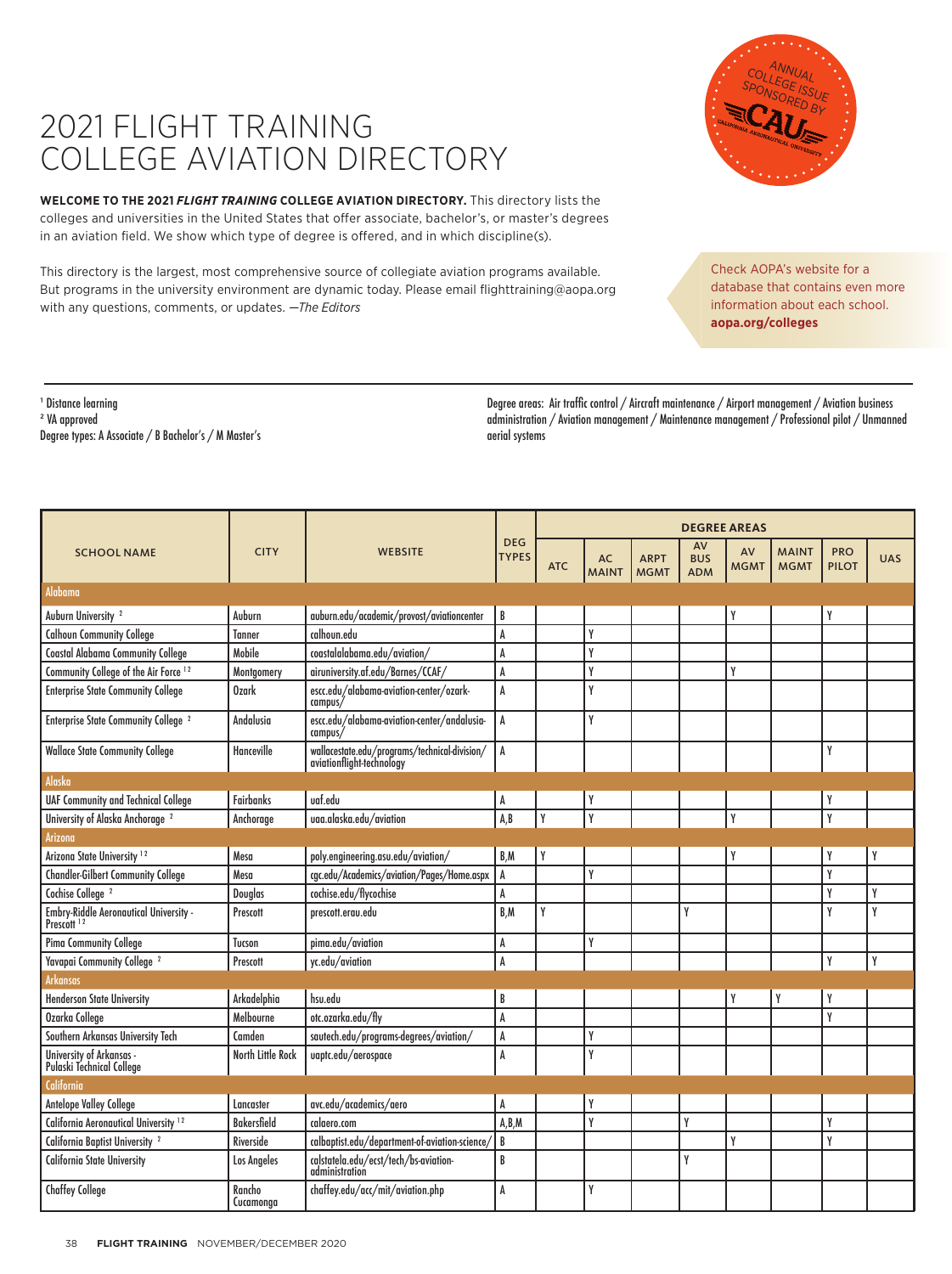|                                                                        |                       | <b>WEBSITE</b>                                                             | <b>DEG</b><br><b>TYPES</b> | <b>DEGREE AREAS</b> |                    |                            |                                |                   |                             |                            |            |  |
|------------------------------------------------------------------------|-----------------------|----------------------------------------------------------------------------|----------------------------|---------------------|--------------------|----------------------------|--------------------------------|-------------------|-----------------------------|----------------------------|------------|--|
| <b>SCHOOL NAME</b>                                                     | <b>CITY</b>           |                                                                            |                            | <b>ATC</b>          | AC<br><b>MAINT</b> | <b>ARPT</b><br><b>MGMT</b> | AV<br><b>BUS</b><br><b>ADM</b> | AV<br><b>MGMT</b> | <b>MAINT</b><br><b>MGMT</b> | <b>PRO</b><br><b>PILOT</b> | <b>UAS</b> |  |
| <b>City College of San Francisco</b>                                   | San Francisco         | ccsf.edu/amt                                                               | A                          |                     | γ                  |                            |                                |                   |                             |                            |            |  |
| <b>College of Alameda</b>                                              | Alameda               | alameda.peralta.edu/aviation-maintenance-<br>technology                    | A                          |                     | γ                  |                            |                                |                   |                             |                            |            |  |
| <b>Cypress College</b>                                                 | Cypress               | cte.cypresscollege.edu/atc/                                                | A                          |                     |                    |                            |                                | Y                 |                             | γ                          | γ          |  |
| Gavilan College                                                        | <b>San Martin</b>     | gavilan.edu/academic/aviation                                              | A                          |                     | γ                  |                            |                                |                   |                             |                            |            |  |
| <b>Glendale Community College</b>                                      | Glendale              | glendale.edu/academics/academic-divisions/<br>fechnology-aviation/aviation | A                          |                     |                    |                            | Y                              |                   |                             | γ                          |            |  |
| Mt. San Antonio College <sup>1</sup>                                   | Walnut                | mtsac.edu/aeronautics                                                      | A                          | Y                   |                    |                            |                                |                   |                             | Y                          |            |  |
| Orange Coast College                                                   | <b>Costa Mesa</b>     | orangecoastcollege.edu                                                     | A                          |                     | γ                  |                            |                                |                   |                             | γ                          | γ          |  |
| <b>Pacific Union College</b>                                           | Angwin                | puc.edu/academics/departments/aviation                                     | A,B                        |                     |                    |                            |                                |                   |                             | γ                          |            |  |
| <b>Reedley College</b>                                                 | Reedley               | reedleycollege.edu                                                         | A                          |                     | γ                  |                            |                                |                   |                             | γ                          |            |  |
| <b>Sacramento City College</b>                                         | Sacramento            | scc.losrios.edu/aero/                                                      | A                          | Υ                   | γ                  |                            |                                |                   |                             | γ                          |            |  |
| San Bernardino Valley College                                          | San Bernardino        | valleycollege.edu                                                          | A                          |                     | γ                  |                            |                                |                   |                             | γ                          |            |  |
| San Diego Christian College <sup>2</sup>                               | Santee                | sdcc.edu                                                                   | B                          |                     |                    |                            |                                | Y                 |                             | Y                          |            |  |
| San Diego Miramar College <sup>2</sup>                                 | San Diego             | sdmiramar.edu                                                              | A                          |                     |                    |                            | Y                              |                   |                             | Y                          |            |  |
| San Joaquin Valley College <sup>2</sup>                                | Fresno                | sjvc.edu/campuses/central-california/<br>fresno-aviation                   | A                          |                     | γ                  |                            |                                |                   |                             |                            |            |  |
| San Jose State University                                              | San Jose              | sjsv.edv/avtech                                                            | B                          |                     |                    |                            |                                | Y                 | γ                           | Y                          |            |  |
| <b>Solano Community College</b>                                        | Fairfield             | solano.edu/business/aeronautics.php                                        | A                          |                     | γ                  |                            |                                |                   |                             |                            |            |  |
| Spartan College of Aeronautics<br>and Technology <sup>2</sup>          | Inglewood             | spartan.edu/about-la-campus                                                | A                          |                     | γ                  |                            |                                |                   |                             |                            |            |  |
| Victor Valley College                                                  | Victorville           | vvc.edu/academic/aviation-tech/                                            | A                          |                     | γ                  |                            |                                |                   |                             |                            |            |  |
| <b>West Los Angeles College</b>                                        | <b>Culver City</b>    | wlac.edu/aviation-technology/index.aspx                                    | A                          |                     | Y                  |                            |                                |                   |                             |                            |            |  |
| Colorado                                                               |                       |                                                                            |                            |                     |                    |                            |                                |                   |                             |                            |            |  |
| Aims Community College <sup>2</sup>                                    | Loveland              | aims.edu/academics/aviation                                                | A                          | Y                   |                    |                            |                                |                   |                             |                            |            |  |
| Colorado Northwestern Community College <sup>2</sup>                   | Rangely               | cncc.edu                                                                   | A                          |                     | γ                  |                            |                                |                   |                             | γ                          |            |  |
| Metropolitan State University of Denver                                | Denver                | msudenver.edu/aviation-and-aerospace/                                      | B                          |                     |                    |                            |                                | Y                 |                             | Y                          |            |  |
| Spartan College of Aeronautics<br>and Technology <sup>2</sup>          | <b>Broomfield</b>     | spartan.edu/about-denver-campus                                            | A                          |                     | Y                  |                            |                                |                   |                             |                            |            |  |
| Western Colorado Community College <sup>2</sup>                        | <b>Grand Junction</b> | coloradomesa.edu/wccc/programs/aviation.<br>html                           | A                          |                     |                    |                            |                                |                   |                             | γ                          |            |  |
| <b>Connecticut</b>                                                     |                       |                                                                            |                            |                     |                    |                            |                                |                   |                             |                            |            |  |
| <b>Naugatuck Valley Community College</b>                              | Waterbury             | nv.edu                                                                     | A                          |                     |                    |                            |                                | Y                 |                             |                            |            |  |
| <b>Delaware</b>                                                        |                       |                                                                            |                            |                     |                    |                            |                                |                   |                             |                            |            |  |
| <b>Delaware State University</b>                                       | Dover                 | desu.edu/aviation                                                          | B                          |                     |                    |                            |                                | Y                 |                             |                            |            |  |
| Wilmington University <sup>12</sup>                                    | <b>New Castle</b>     | wilmu.edu/business/professional-aeronautics.<br>aspx                       | l B                        |                     |                    |                            | Y                              |                   |                             |                            |            |  |
| <b>District of Columbia</b>                                            |                       |                                                                            |                            |                     |                    |                            |                                |                   |                             |                            |            |  |
| University of District of Columbia<br>Florida                          | Washington            | udc.edu                                                                    | A                          |                     | Υ                  |                            |                                |                   |                             |                            |            |  |
| Aviator College Aeronautical Science & Tech <sup>2</sup>               | <b>Fort Pierce</b>    | aviator.edu/aviation                                                       | A, B                       |                     |                    |                            |                                |                   |                             | Y                          |            |  |
| Broward College <sup>2</sup>                                           | <b>Pembroke Pines</b> | broward.edu/aviation                                                       | A, B                       | Y                   |                    | Y                          | Y                              | Y                 | γ                           | Y                          |            |  |
| Eastern Florida State College <sup>1</sup>                             | Melbourne             | easternflorida.edu                                                         | A                          |                     | Υ                  |                            |                                |                   |                             |                            |            |  |
| <b>Embry-Riddle Aeronautical University -</b><br>Daytona <sup>12</sup> | Daytona Beach         | daytonabeach.erau.edu                                                      | A,B,M                      | Y                   | Υ                  |                            | Y                              |                   |                             | Y                          | Y          |  |
| Embry-Riddle Aeronautical University -<br>Worldwide 12                 | Daytona Beach         | worldwide.erau.edu                                                         | A,B,M                      | Y                   | Y                  |                            | Y                              |                   |                             | Y                          | Y          |  |
| Everglades University <sup>1</sup>                                     | <b>Boca Raton</b>     | evergladesuniversity.edu                                                   | B,M                        |                     |                    | Y                          | Y                              | Y                 | Y                           | Y                          | Y          |  |
| Florida Institute of Technology <sup>12</sup>                          | Melbourne             | fit.edu/aeronautics                                                        | B,M                        | Y                   |                    | Y                          |                                | Y                 |                             | Y                          |            |  |
| Florida Memorial University <sup>2</sup>                               | Miami Gardens         | fmuniv.edu                                                                 | B                          | Y                   |                    |                            |                                | Y                 |                             | Y                          |            |  |
| Florida State College at Jacksonville <sup>2</sup>                     | Jacksonville          | fscj.edu/academics/areas-of-study/aviation                                 | A                          | Y                   |                    |                            | Y                              |                   | γ                           | Y                          |            |  |
| <b>Hobe Sound Bible College</b>                                        | <b>Hobe Sound</b>     | hsbc.edu                                                                   | A                          |                     |                    |                            |                                |                   |                             | Y                          |            |  |
| Jacksonville University <sup>2</sup>                                   | Jacksonville          | ju.edu/aviation                                                            | B                          | Y                   |                    | Υ                          |                                | Y                 |                             | Y                          |            |  |
| Lynn University <sup>12</sup>                                          | <b>Boca Raton</b>     | lynn.edu/academics/colleges/aeronautics                                    | B,M                        | Y                   |                    |                            |                                | Y                 |                             | Y                          |            |  |
| Miami Dade College <sup>2</sup>                                        | Miami                 | mdc.edu/aviation                                                           | A                          |                     |                    |                            | Y                              | Y                 | Υ                           | Y                          |            |  |
| Pasco-Hernando State College                                           | Dade City             | phsc.edu/academics/degrees-and-programs/<br>aviation                       | A                          |                     |                    |                            | Y                              |                   | Υ                           | Y                          | Y          |  |
| Polk State College <sup>12</sup>                                       | Lakeland              | polk.edu/aerospace                                                         | $\mathtt{A},\mathtt{B}$    |                     | γ                  |                            | Y                              | Y                 | γ                           | Y                          |            |  |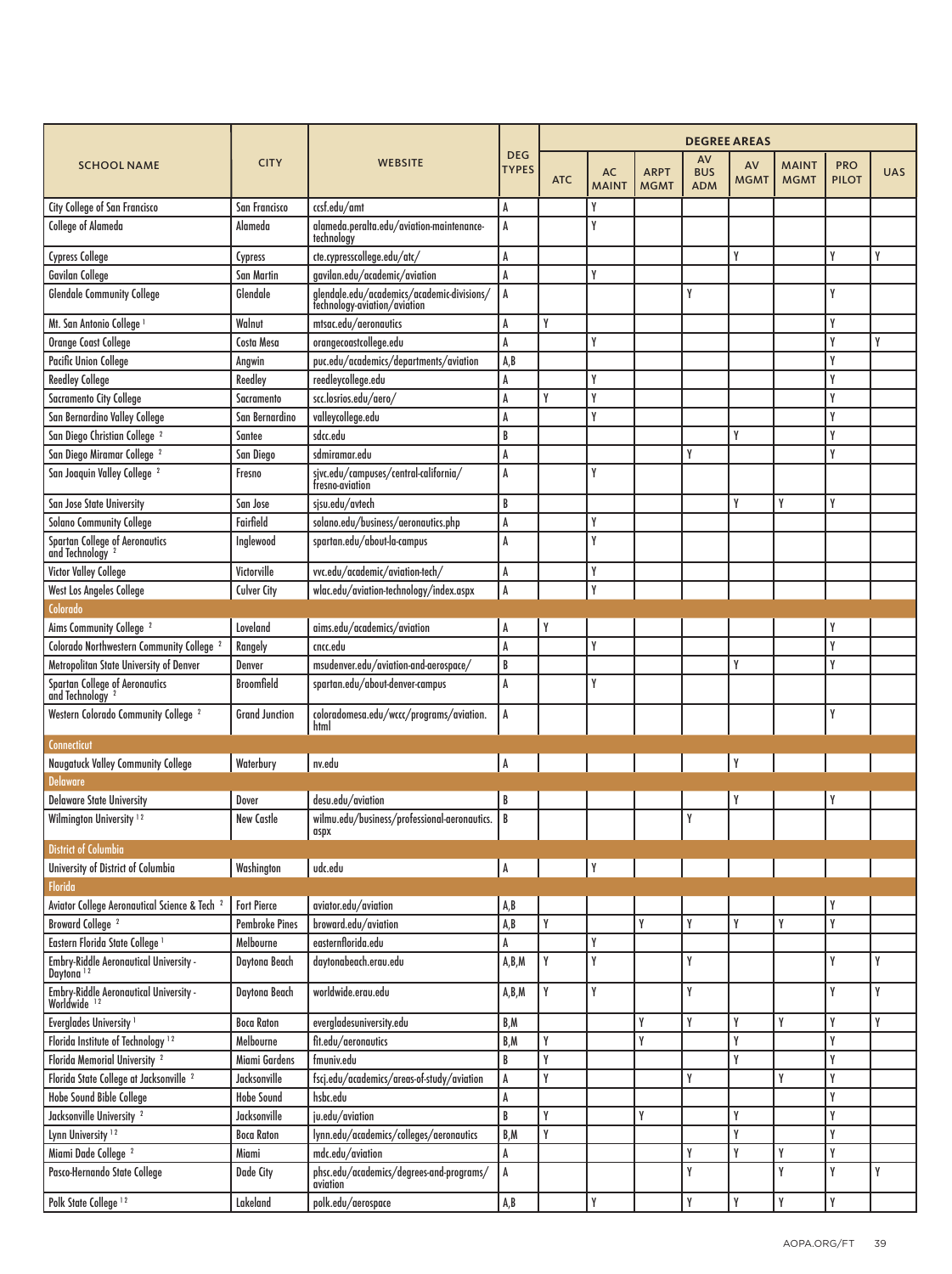|                                                         | <b>CITY</b><br><b>WEBSITE</b><br><b>SCHOOL NAME</b> |                                               |                            | <b>DEGREE AREAS</b> |                    |                            |                                |                         |                             |                            |             |  |
|---------------------------------------------------------|-----------------------------------------------------|-----------------------------------------------|----------------------------|---------------------|--------------------|----------------------------|--------------------------------|-------------------------|-----------------------------|----------------------------|-------------|--|
|                                                         |                                                     |                                               | <b>DEG</b><br><b>TYPES</b> | <b>ATC</b>          | AC<br><b>MAINT</b> | <b>ARPT</b><br><b>MGMT</b> | AV<br><b>BUS</b><br><b>ADM</b> | AV<br><b>MGMT</b>       | <b>MAINT</b><br><b>MGMT</b> | <b>PRO</b><br><b>PILOT</b> | <b>UAS</b>  |  |
| Georgia                                                 |                                                     |                                               |                            |                     |                    |                            |                                |                         |                             |                            |             |  |
| Central Georgia Technical College                       | <b>Warner Robins</b>                                | centralgatech.edu                             | A                          |                     | γ                  |                            |                                |                         |                             |                            |             |  |
| Georgia Northwestern Technical College                  | Rome                                                | antc.edu                                      | A                          |                     | γ                  |                            |                                |                         |                             |                            |             |  |
| Middle Georgia State University <sup>12</sup>           | Eastman                                             | mga.edu/aviation                              | A, B                       | γ                   | γ                  | Y                          |                                | Y                       |                             | Y                          |             |  |
| Savannah Technical College                              | Savannah                                            | savannahtech.edu                              | A                          |                     | γ                  |                            |                                |                         |                             |                            |             |  |
| South Georgia Technical College                         | Americus                                            | southgatech.edu                               | $\pmb{\mathsf{A}}$         |                     | V                  |                            |                                |                         |                             |                            |             |  |
| Hawaii                                                  |                                                     |                                               |                            |                     |                    |                            |                                |                         |                             |                            |             |  |
| University of Hawaii/<br>Honolulu Community College     | Honolulu                                            | honolulu.hawaii.edu/aero                      | A                          |                     |                    |                            |                                |                         |                             |                            |             |  |
| <b>Idaho</b>                                            |                                                     |                                               |                            |                     |                    |                            |                                |                         |                             |                            |             |  |
| <b>Idaho State University</b>                           | Pocatello                                           | isu.edu/aircraft                              | A                          |                     |                    |                            |                                |                         |                             |                            |             |  |
| Treasure Valley Community College <sup>2</sup>          | Caldwell                                            | tvcc.cc/aviation/index.cfm                    | $\overline{A}$             |                     |                    |                            |                                |                         |                             | Y                          |             |  |
| <b>Illinois</b>                                         |                                                     |                                               |                            |                     |                    |                            |                                |                         |                             |                            |             |  |
| Institute of Aviation at Parkland College <sup>12</sup> | Savoy                                               | aviation.parkland.edu                         | A                          |                     |                    |                            |                                |                         |                             | Y                          |             |  |
| Lewis University <sup>12</sup>                          | Romeoville                                          | lewisu.edu/academics/aviation                 | A,B,M                      | Y                   | γ                  |                            | Y                              | Y                       |                             | Y                          | γ           |  |
| <b>Lincoln Land Community College</b>                   | Springfield                                         | llcc.edu                                      | A                          |                     | γ                  |                            |                                | Y                       |                             |                            |             |  |
| Quincy University <sup>2</sup>                          | Quincy                                              | quincy.edu                                    | B                          |                     |                    |                            |                                | Y                       |                             | Y                          |             |  |
| <b>Rock Valley College</b>                              | Rockford                                            | rockvalleycollege.edu                         | A                          |                     | γ                  |                            |                                |                         |                             |                            |             |  |
| Southern Illinois University Carbondale <sup>12</sup>   | Murphysboro                                         | aviation.siu.edu                              | A, B                       |                     | γ                  |                            |                                | Y                       |                             | Y                          |             |  |
| Southwestern Illinois College <sup>12</sup>             | <b>Belleville</b>                                   | swic.edu                                      | $\mathsf{A}$               |                     | Y                  |                            |                                | Y                       |                             | Y                          |             |  |
| Indiana                                                 |                                                     |                                               |                            |                     |                    |                            |                                |                         |                             |                            |             |  |
| Indiana State University <sup>2</sup>                   | <b>Terre Haute</b>                                  | indstate.edu/technology/avt-ugmajors          | B                          |                     |                    |                            |                                | Y                       |                             | Y                          | Y           |  |
| Ivy Tech Community College <sup>2</sup>                 | <b>Fort Wayne</b>                                   | ivytech.edu/aviation-mgmt/                    | $\mathsf{A}$               |                     | γ                  |                            |                                | Y                       |                             | Y                          |             |  |
| Purdue University <sup>12</sup>                         | <b>West Lafayette</b>                               | polytechnic.purdue.edu                        | B,M                        |                     |                    | Y                          |                                | Y                       |                             | Y                          | γ           |  |
| <b>Vincennes University</b>                             | Indianapolis                                        | my.vinu.edu/web/atc                           | A                          |                     | γ                  |                            |                                |                         |                             | Y                          |             |  |
| lowa                                                    |                                                     |                                               |                            |                     |                    |                            |                                |                         |                             |                            |             |  |
| <b>Indian Hills Community College</b>                   | Ottumwa                                             | indianhills.edu                               | A                          |                     |                    |                            |                                |                         |                             | Y                          |             |  |
| <b>Iowa Lakes Community College</b>                     | <b>Estherville</b>                                  | iowalakes.edu                                 | A                          |                     |                    | Y                          |                                |                         |                             | Y                          |             |  |
| <b>Iowa Western Community College</b>                   | <b>Council Bluffs</b>                               | iwcc.edu                                      | A                          |                     | γ                  |                            |                                |                         |                             |                            |             |  |
| University of Dubuque <sup>2</sup>                      | Dubuque                                             | dbq.edu/aviation                              | B.M                        |                     |                    |                            | Y                              | Y                       |                             | Y                          | Y           |  |
| Kansas                                                  |                                                     |                                               |                            |                     |                    |                            |                                |                         |                             |                            |             |  |
| <b>Central Christian College of Kansas</b>              | McPherson                                           | centralchristian.edu                          | B                          |                     |                    |                            |                                |                         |                             |                            |             |  |
| Hesston College <sup>2</sup>                            | Hesston                                             | hesston.edu/academics/departments/aviation    | A,B                        | γ                   |                    |                            |                                |                         |                             | Y                          |             |  |
| Kansas State University <sup>12</sup>                   | Salina                                              | salina.k-state.edu/aviation                   |                            |                     |                    |                            |                                | Y                       | γ                           | Y                          | γ           |  |
| <b>WSU Tech</b>                                         | Wichita                                             |                                               | A, B<br>A                  |                     | V                  |                            |                                |                         |                             |                            |             |  |
| Kentucky                                                |                                                     | /wsutech.edu/nac                              |                            |                     |                    |                            |                                |                         |                             |                            |             |  |
|                                                         | Richmond                                            | aviation.eku.edu                              | B                          |                     |                    |                            |                                |                         |                             | Y                          |             |  |
| Eastern Kentucky University <sup>12</sup>               |                                                     |                                               |                            |                     |                    |                            |                                |                         |                             |                            |             |  |
| Jefferson Community & Technical College                 | Louisville                                          | jefferson.kctcs.edu                           | A                          |                     | Y                  |                            |                                |                         |                             |                            |             |  |
| Somerset Community College <sup>2</sup>                 | Somerset                                            | somerset.kctcs.edu                            | $\pmb{\mathsf{A}}$         |                     | Y                  |                            |                                |                         |                             |                            |             |  |
| Louisiana                                               |                                                     |                                               |                            |                     |                    |                            |                                |                         |                             |                            |             |  |
| <b>Baton Rouge Community College</b>                    | Central                                             | mybrcc.edu                                    | A                          |                     | Y                  |                            |                                |                         |                             |                            |             |  |
| Louisiana Tech University <sup>2</sup>                  | Ruston                                              | liberalarts.latech.edu/professional-aviation/ | B                          |                     |                    |                            |                                | Y                       |                             | Y                          |             |  |
| South Louisiana Community College                       | Lafayette                                           | solacc.edu                                    | $\pmb{\mathsf{A}}$         |                     | Υ                  |                            |                                |                         |                             |                            |             |  |
| South Louisiana Community College                       | New Iberia                                          | solacc.edu/helicopter-aviation                | A                          |                     |                    |                            |                                |                         |                             | Y                          |             |  |
| Southern University At Shreveport                       | Shreveport                                          | susla.edu                                     | A                          |                     | Υ                  |                            |                                |                         |                             |                            |             |  |
| <b>SOWELA Technical Community College</b>               | <b>Lake Charles</b>                                 | sowela.edu                                    | A                          |                     | Υ                  |                            |                                |                         |                             |                            |             |  |
| University of Louisiana at Monroe                       | Monroe                                              | ulm.edu/cbss/aviation/                        | B                          |                     |                    |                            |                                |                         |                             |                            | Y           |  |
| Maine                                                   |                                                     |                                               |                            |                     |                    |                            |                                |                         |                             |                            |             |  |
| University of Maine at Augusta <sup>2</sup>             | Augusta                                             | uma.edu/academics/programs/aviation/          | B                          |                     |                    |                            |                                |                         |                             | Y                          | $\mathsf Y$ |  |
| Maryland                                                |                                                     |                                               |                            |                     |                    |                            |                                |                         |                             |                            |             |  |
| <b>Community College of Baltimore County</b>            | <b>Baltimore</b>                                    | ccbcmd.edu/aviation                           | A                          |                     |                    |                            |                                | Y                       |                             | Y                          | Y           |  |
| University of Maryland Eastern Shore <sup>2</sup>       | <b>Princess Anne</b>                                | umes.edu/aviation                             | $\overline{\mathsf{B}}$    |                     |                    |                            |                                | $\overline{\mathbf{Y}}$ |                             | $\overline{Y}$             |             |  |
| Massachusetts                                           |                                                     |                                               |                            |                     |                    |                            |                                |                         |                             |                            |             |  |
| Bridgewater State University <sup>2</sup>               | <b>Bridgewater</b>                                  | bridgew.edu/aviation                          | B                          |                     |                    |                            |                                | Y                       |                             | Y                          |             |  |
| <b>Cape Cod Community College</b>                       | Plymouth                                            | capecod.edu/aviation                          | $\pmb{\mathsf{A}}$         |                     | γ                  |                            |                                |                         |                             |                            |             |  |
| <b>Middlesex Community College</b>                      | Lowell                                              | middlesex.mass.edu/bep/aviation.aspx          | A                          |                     | Y                  |                            |                                |                         |                             |                            |             |  |
| North Shore Community College <sup>2</sup>              | <b>Danvers</b>                                      | northshore.edu                                | $\pmb{\mathsf{A}}$         |                     |                    |                            |                                | Y                       |                             | Y                          |             |  |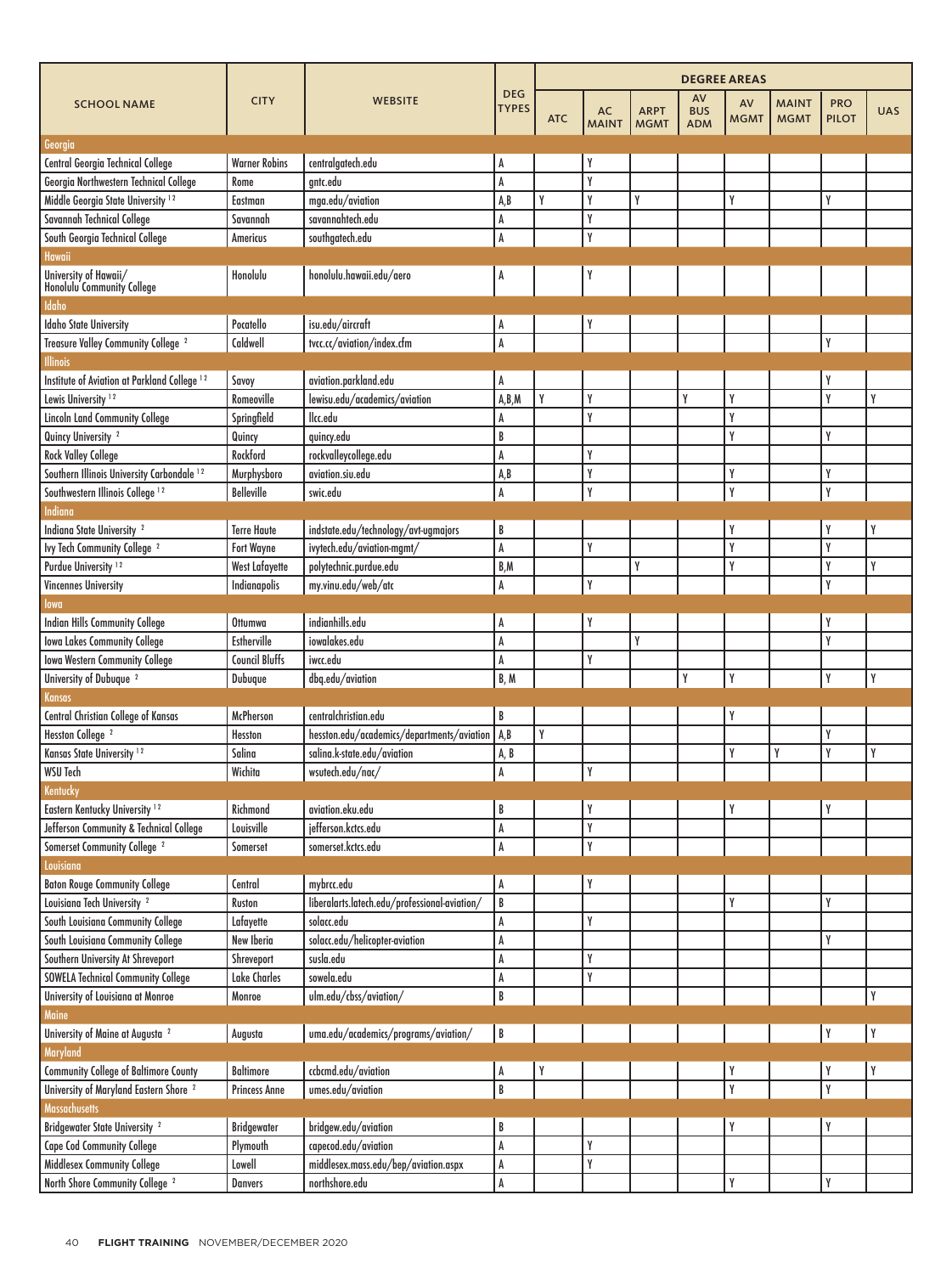|                                                               |                          | <b>WEBSITE</b>                                                  |                            | <b>DEGREE AREAS</b> |                           |                            |                                |                   |                             |                            |            |
|---------------------------------------------------------------|--------------------------|-----------------------------------------------------------------|----------------------------|---------------------|---------------------------|----------------------------|--------------------------------|-------------------|-----------------------------|----------------------------|------------|
| <b>SCHOOL NAME</b>                                            | <b>CITY</b>              |                                                                 | <b>DEG</b><br><b>TYPES</b> | <b>ATC</b>          | <b>AC</b><br><b>MAINT</b> | <b>ARPT</b><br><b>MGMT</b> | AV<br><b>BUS</b><br><b>ADM</b> | AV<br><b>MGMT</b> | <b>MAINT</b><br><b>MGMT</b> | <b>PRO</b><br><b>PILOT</b> | <b>UAS</b> |
| Michigan                                                      |                          |                                                                 |                            |                     |                           |                            |                                |                   |                             |                            |            |
| Andrews University                                            | <b>Berrien Springs</b>   | andrews.edu/cp/aviation                                         | A,B                        |                     | Y                         |                            |                                |                   |                             | Y                          |            |
| <b>Cornerstone University</b>                                 | <b>Grand Rapids</b>      | cornerstone.edu/academics/undergrad/<br>missions-aviation-major | B                          |                     |                           |                            |                                |                   |                             | Y                          |            |
| Eastern Michigan University <sup>2</sup>                      | Ypsilanti                | emuaviation.com                                                 | B                          |                     |                           |                            |                                | Y                 |                             | Y                          |            |
| Jackson College                                               | Jackson                  | jccmi.edu                                                       | A                          |                     |                           |                            |                                |                   |                             | Y                          |            |
| Lansing Community College <sup>2</sup>                        | Mason                    | lcc.edu/aviation/                                               | A                          |                     | γ                         |                            |                                |                   |                             |                            |            |
| MIAT College of Technology <sup>2</sup>                       | Canton                   | miat.edu/campuses/canton-michigan/                              | A                          |                     | Y                         |                            |                                |                   |                             |                            |            |
| Northwestern Michigan College <sup>2</sup>                    | <b>Traverse City</b>     | nmc.edu/aviation                                                | A                          |                     |                           |                            |                                |                   |                             | Y                          |            |
| Western Michigan University <sup>12</sup>                     | Kalamazoo                | wmich.edu/aviation                                              | B                          |                     | Y                         |                            |                                | Y                 |                             | Y                          |            |
| Minnesota                                                     |                          |                                                                 |                            |                     |                           |                            |                                |                   |                             |                            |            |
| Academy College <sup>12</sup>                                 | Bloomington              | academycollege.edu/programs/aviation                            | A, B                       |                     |                           |                            | Y                              |                   |                             | Y                          |            |
| Lake Superior College <sup>2</sup>                            | Duluth                   | degrees.lsc.edu/aviation                                        | A                          |                     | Y                         |                            |                                | Y                 |                             | Y                          |            |
| Minneapolis Community & Technical College                     | Minneapolis              | minneapolis.edu                                                 | A                          |                     | Y                         |                            |                                |                   |                             |                            |            |
| Minnesota State University-Mankato <sup>2</sup>               | Mankato                  | ed.mnsu.edu/academic-programs/Aviation/                         | B                          |                     |                           |                            |                                | Y                 |                             | Y                          |            |
| Northland Community & Technical College                       | <b>Thief River Falls</b> | northlandcollege.edu/aerospace                                  | A                          |                     | Y                         |                            |                                |                   |                             |                            | γ          |
| Rochester Community & Technical College                       | Rochester                | rctc.edu/program/aviation                                       | A                          |                     |                           |                            |                                |                   |                             | Y                          |            |
| Mississippi                                                   |                          |                                                                 |                            |                     |                           |                            |                                |                   |                             |                            |            |
| <b>Delta State University</b>                                 | Cleveland                | deltastate.edu                                                  | B,M                        |                     |                           |                            |                                | Y                 |                             | Y                          |            |
| <b>Hinds Community College</b>                                | <b>Bolton</b>            | hindscc.edu                                                     | A                          | Y                   | Y                         |                            |                                |                   |                             | Y                          |            |
| Northwest Mississippi Community College                       | <b>Olive Branch</b>      | northwestms.edu                                                 | A                          |                     | γ                         |                            |                                |                   |                             |                            |            |
|                                                               |                          |                                                                 |                            |                     |                           |                            |                                |                   |                             |                            |            |
| <b>Missouri</b>                                               |                          |                                                                 |                            |                     |                           |                            |                                |                   |                             |                            |            |
| St. Louis University <sup>12</sup>                            | St. Louis                | slu.edu/parks                                                   | B,M                        |                     |                           |                            |                                |                   |                             | Y                          |            |
| State Technical College of Missouri                           | Linn                     | statetechmo.edu/programs/transportationtech/<br>tam/            | A                          |                     | Y                         |                            |                                |                   |                             |                            |            |
| University of Central Missouri <sup>12</sup>                  | Warrensburg              | ucmo.edu/aviation                                               | B,M                        |                     |                           | Y                          |                                | Y                 | Y                           | Y                          |            |
| Montana                                                       |                          |                                                                 |                            |                     |                           |                            |                                |                   |                             |                            |            |
| <b>Helena College</b>                                         | Helena                   | helenacollege.edu                                               | A                          |                     | Y                         |                            |                                |                   |                             |                            |            |
| Montana State University - Gallatin College <sup>2</sup>      | Bozeman                  | gallatin.montana.edu/programs/aviation.html                     | A                          |                     |                           |                            |                                |                   |                             | Y                          |            |
| <b>Rocky Mountain College</b>                                 | <b>Billings</b>          | rocky.edu                                                       | B                          |                     |                           |                            |                                | Y                 |                             | Y                          |            |
| Nebraska                                                      |                          |                                                                 |                            |                     |                           |                            |                                |                   |                             |                            |            |
| University of Nebraska Kearney <sup>2</sup>                   | Kearney                  | unk.edu/aviation                                                | B                          |                     |                           |                            |                                | Y                 |                             | Y                          |            |
| University of Nebraska Omaha 12                               | Omaha                    | ai.unomaha.edu                                                  | B                          |                     |                           |                            |                                | Y                 |                             | Y                          | γ          |
| Western Nebraska Community College<br><b>Nevada</b>           | Sidney                   | wncc.edu                                                        | A                          |                     | Y                         |                            |                                |                   |                             |                            |            |
| College of Southern Nevada <sup>1</sup>                       | Henderson                | csn.edu                                                         | A                          |                     |                           |                            |                                | Y                 |                             | Y                          |            |
| <b>New Hampshire</b>                                          |                          |                                                                 |                            |                     |                           |                            |                                |                   |                             |                            |            |
| Southern New Hampshire University <sup>1</sup>                | Manchester               | snhu.edu/campus-majors/aviation-and-<br>aeronautics             | B                          |                     |                           |                            |                                |                   |                             |                            |            |
| <b>New Jersey</b>                                             |                          |                                                                 |                            |                     |                           |                            |                                |                   |                             |                            |            |
| <b>Atlantic Cape Community College</b>                        | <b>Mays Landing</b>      | atlantic.edu                                                    | A                          | Y                   |                           |                            |                                |                   |                             | Y                          |            |
| <b>Bergen Community College</b>                               | Paramus                  | bergen.edu/aviation                                             | A                          |                     |                           |                            |                                | Y                 |                             | Y                          |            |
| Mercer County Community College <sup>2</sup>                  | <b>West Windsor</b>      | mccc.edu/aviation                                               | A                          |                     |                           |                            |                                | Y                 |                             | Y                          |            |
| Thomas Edison State College <sup>2</sup><br><b>New Mexico</b> | <b>Trenton</b>           | tesu.edu/afa/                                                   | A,B,M                      | Y                   | Y                         |                            |                                | Y                 |                             | Y                          |            |
| <b>Central New Mexico Community College</b>                   | Albuquerque              | cnm.edu                                                         | A                          |                     | Y                         |                            |                                |                   |                             |                            |            |
| Eastern New Mexico University <sup>12</sup>                   | Portales                 | enmu.edu/aviation                                               | B                          |                     |                           |                            |                                | Y                 |                             |                            |            |
| Eastern New Mexico University Roswell <sup>1</sup>            | Roswell                  | roswell.enmu.edu                                                | A                          |                     | Y                         |                            |                                |                   |                             | Y                          |            |
| <b>New York</b>                                               |                          |                                                                 |                            |                     |                           |                            |                                |                   |                             |                            |            |
| <b>CUNY Aviation Institute at York College</b>                | Jamaica                  | york.cuny.edu/aviation                                          | B,M                        |                     |                           |                            |                                | Y                 |                             |                            |            |
| <b>Dutchess Community College</b>                             | Poughkeepsie             | sunydutchess.edu                                                | A                          |                     | Y                         |                            |                                | Y                 |                             | Y                          |            |
| Farmingdale State College <sup>2</sup>                        | Farmingdale              | farmingdale.edu                                                 | B                          |                     |                           |                            | Y                              |                   |                             | Y                          |            |
| Mohawk Valley Community College                               | Rome                     | $m$ vcc.edu                                                     | A                          |                     | Y                         |                            |                                |                   |                             |                            |            |
| <b>Schenectady County Community College</b>                   | Schenectady              | sunysccc.edu                                                    | A                          | Y                   |                           |                            |                                | Y                 |                             | Y                          |            |
|                                                               | Flushing                 | vaughn.edu/ati/                                                 | A,B,M                      |                     | Y                         | Y                          | Y                              | Y                 | Υ                           | Y                          |            |
| Vaughn College of Aeronautics<br>& Technology <sup>12</sup>   |                          |                                                                 |                            |                     |                           |                            |                                |                   |                             |                            |            |
| <b>North Carolina</b><br>A-B Tech Community College           | Asheville                | abtech.edu/aviation                                             |                            |                     |                           |                            |                                |                   |                             | Y                          |            |
|                                                               |                          |                                                                 | A                          |                     | Y                         |                            |                                |                   |                             |                            |            |
| College of the Albemarle                                      | Barco                    | albemarle.edu/aviation                                          | A                          |                     |                           |                            |                                |                   |                             |                            |            |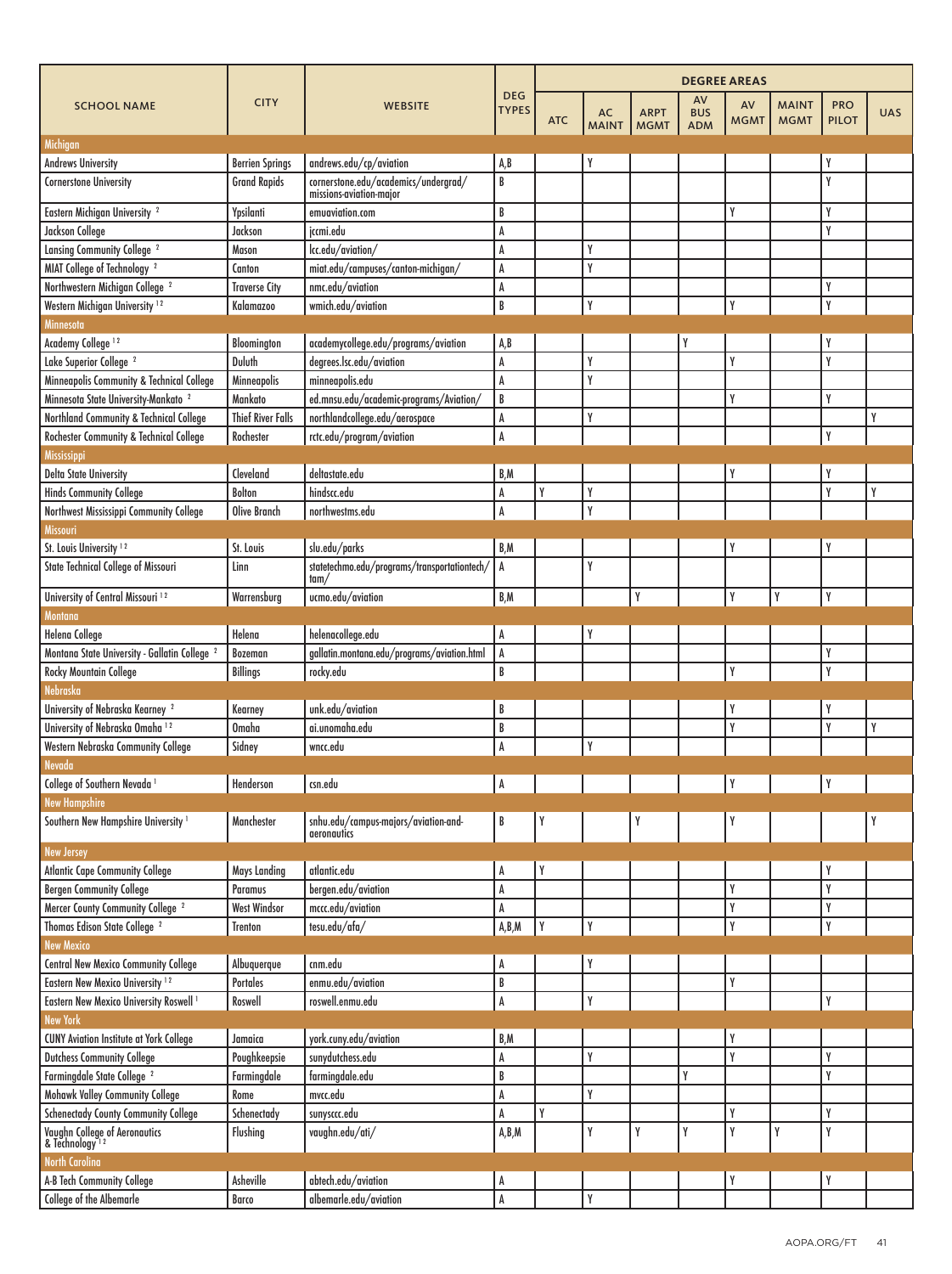|                                                                       |                       | <b>WEBSITE</b>                                              |                            |            |                           |                            |                                |                   |                             |                            |            |
|-----------------------------------------------------------------------|-----------------------|-------------------------------------------------------------|----------------------------|------------|---------------------------|----------------------------|--------------------------------|-------------------|-----------------------------|----------------------------|------------|
| <b>SCHOOL NAME</b>                                                    | <b>CITY</b>           |                                                             | <b>DEG</b><br><b>TYPES</b> | <b>ATC</b> | <b>AC</b><br><b>MAINT</b> | <b>ARPT</b><br><b>MGMT</b> | AV<br><b>BUS</b><br><b>ADM</b> | AV<br><b>MGMT</b> | <b>MAINT</b><br><b>MGMT</b> | <b>PRO</b><br><b>PILOT</b> | <b>UAS</b> |
| Craven Community College <sup>2</sup>                                 | <b>Havelock</b>       | cravencc.edu                                                | A                          |            | γ                         |                            |                                |                   |                             | γ                          |            |
| Elizabeth City State University <sup>2</sup>                          | <b>Elizabeth City</b> | ecsu.edu                                                    | B                          | Y          |                           |                            |                                | γ                 |                             | γ                          | γ          |
| <b>Guilford Technical Community College</b>                           | Greensboro            | gtcc.edu                                                    | A                          |            | γ                         |                            |                                | γ                 |                             |                            |            |
| Lenoir Community College                                              | Kinston               | lenoircc.edu                                                | A                          |            |                           |                            |                                | γ                 |                             | γ                          | γ          |
| <b>Sandhills Community College</b>                                    | Pinehurst             | sandhills.edu/aviation                                      | A                          |            |                           |                            |                                | Y                 |                             | Y                          |            |
| <b>Wayne Community College</b>                                        | Goldsboro             | waynecc.edu/aviation/                                       | A                          |            | γ                         |                            |                                |                   |                             |                            |            |
| <b>North Dakota</b>                                                   |                       |                                                             |                            |            |                           |                            |                                |                   |                             |                            |            |
| University of North Dakota 12                                         | <b>Grand Forks</b>    | aero.und.edu                                                | B, M                       |            |                           | Y                          | Y                              | Y                 |                             |                            |            |
| <b>Ohio</b>                                                           |                       |                                                             |                            |            |                           |                            |                                |                   |                             |                            |            |
| <b>Bowling Green State University 2</b>                               | <b>Bowling Green</b>  | bgsv.edv/aviation                                           | B                          |            |                           |                            |                                |                   |                             |                            |            |
| Cincinnati State Technical<br>and Community College                   | Cincinnati            | cincinnatistate.edu                                         | A                          |            | γ                         |                            |                                |                   |                             |                            |            |
| <b>Clark State Community College</b>                                  | Springfield           | clarkstate.edu                                              | A                          |            |                           |                            |                                |                   |                             | γ                          |            |
| <b>Columbus State Community College</b>                               | Columbus              | cscc.edu/academics/departments/<br>aviation-maintenance     | A                          |            | γ                         |                            |                                |                   |                             |                            |            |
| Kent State University <sup>12</sup>                                   | Kent                  | kent.edu/cae                                                | B,M                        | γ          |                           |                            |                                | Y                 |                             | Y                          | γ          |
| Ohio University <sup>2</sup>                                          | Albany                | ohio.edu/aviation                                           | A, B                       |            |                           |                            |                                | γ                 |                             | Y                          |            |
| Sinclair Community College <sup>2</sup>                               | Dayton                | sinclair.edu                                                | A, B                       |            | γ                         |                            |                                |                   |                             | Y                          | γ          |
| Southern State Community College                                      | Wilmington            | sscc.edu/academics/associate/<br>aviation-maintenance.shtml | A                          |            | Υ                         |                            |                                |                   |                             |                            |            |
| The Ohio State University                                             | Columbus              | aviation.osu.edu                                            | B                          |            |                           |                            | Y                              | Y                 |                             | Y                          |            |
| University of Cincinnati - Clermont College <sup>2</sup>              | Batavia               | ucclermont.edu/aviation                                     | A                          |            |                           |                            |                                |                   |                             | Y                          |            |
| <b>Oklahoma</b>                                                       |                       |                                                             |                            |            |                           |                            |                                |                   |                             |                            |            |
| Oklahoma State University <sup>12</sup>                               | Stillwater            | education.okstate.edu/aado                                  | B,M                        |            |                           |                            |                                |                   |                             | Y                          |            |
| Southeastern Oklahoma State University <sup>2</sup>                   | <b>Durant</b>         | aviation.se.edu                                             | B,M                        |            |                           |                            | Y                              | γ                 | γ                           | Y                          |            |
| <b>Spartan College of Aeronautics</b><br>and Technology <sup>12</sup> | Tulsa                 | spartan.edu/tulsa/                                          | A, B                       |            | γ                         |                            |                                |                   | γ                           | Y                          | γ          |
| Tulsa Community College <sup>2</sup>                                  | Tulsa                 | tulsacc.edu                                                 | A                          | Υ          |                           |                            |                                |                   |                             | γ                          |            |
| University of Oklahoma <sup>12</sup>                                  | Norman                | pacs.ou.edu/aviation/                                       | B                          | γ          |                           |                            | Y                              | γ                 |                             | Y                          |            |
| Western Oklahoma State College                                        | Altus                 | wosc.edu                                                    | A                          |            | γ                         |                            |                                |                   |                             | Y                          |            |
| <b>Oregon</b>                                                         |                       |                                                             |                            |            |                           |                            |                                |                   |                             |                            |            |
| Central Oregon Community College <sup>2</sup>                         | Bend                  | cocc.edu/programs/aviation                                  | A                          |            |                           |                            |                                |                   |                             |                            |            |
| Klamath Community College <sup>12</sup>                               | <b>Klamath Falls</b>  | klamathcc.edu                                               | A                          |            |                           |                            |                                |                   |                             | Y                          |            |
| <b>Lane Community College</b>                                         | Eugene                | lanecc.edu/aviationacademy                                  | A                          |            | γ                         |                            |                                |                   |                             | γ                          | γ          |
| <b>Portland Community College</b>                                     | Portland              | pcc.edu                                                     | A                          |            | V                         |                            |                                |                   |                             | Y                          |            |
| Pennsylvania                                                          |                       |                                                             |                            |            |                           |                            |                                |                   |                             |                            |            |
| Community College of Allegheny County <sup>2</sup>                    | <b>West Mifflin</b>   | ccac.edu                                                    | A                          |            |                           |                            |                                | Y                 |                             | Y                          |            |
| Community College of Beaver County <sup>1</sup>                       | <b>Beaver Falls</b>   | ccbc.edu/schools/school-aviation                            | A                          | Y          |                           |                            |                                | Y                 |                             | Υ                          | Y          |
| Eastern Mennonite University at Lancaster                             | Lancaster             | emu.edu/lancaster/aviation                                  | B                          |            |                           |                            |                                | Y                 |                             |                            |            |
| <b>Edinboro University</b>                                            | Edinboro              | edinboro.edu                                                | A                          |            |                           |                            |                                |                   |                             | Y                          |            |
| Lehigh Carbon Community College                                       | Allentown             | lccc.edu/aviation                                           | A                          |            |                           |                            |                                | Y                 |                             | Y                          |            |
| Marywood University <sup>2</sup>                                      | Scranton              | marywood.edu/progs/ug/aviation                              | B                          |            |                           |                            |                                | Y                 |                             | Y                          |            |
| Pennsylvania College of Technology                                    | Montoursville         | pct.edu/academics/tnrt/aviation                             | A,B                        |            | γ                         |                            |                                |                   |                             |                            |            |
| Pittsburgh Institute of Aeronautics <sup>2</sup>                      | <b>West Mifflin</b>   | pia.edu                                                     | A                          |            | Y                         |                            |                                |                   |                             |                            |            |
| <b>Puerto Rico</b>                                                    |                       |                                                             |                            |            |                           |                            |                                |                   |                             |                            |            |
| Ana G. Mendez University                                              | Carolina              | carolina.uagm.edu/programs_technology                       | A                          |            |                           |                            |                                |                   |                             |                            |            |
| Inter American University of Puerto Rico<br>South Carolina            | Bayamón               | aeroweb.azurewebsites.net                                   | A, B                       |            |                           |                            |                                | Y                 |                             | Y                          |            |
| <b>Greenville Technical College</b>                                   | Greenville            | gvltec.edu                                                  | A                          |            |                           |                            |                                |                   |                             |                            |            |
| <b>Trident Technical College</b>                                      | North Charleston      | tridenttech.edu/academics/divisions/aero                    | $\,$ A                     |            | γ                         |                            |                                |                   |                             |                            |            |
| South Dakota                                                          |                       |                                                             |                            |            |                           |                            |                                |                   |                             |                            |            |
| Lake Area Technical Institute                                         | Watertown             | lakeareatech.edu/academics/aviation                         | A                          |            |                           |                            |                                |                   |                             |                            |            |
| South Dakota State University <sup>2</sup>                            | <b>Brookings</b>      | sdstate.edu/consumer-sciences/aviation                      | $\, {\bf B}$               |            |                           |                            |                                |                   | Y                           | Y                          |            |
| Tennessee                                                             |                       |                                                             |                            |            |                           |                            |                                |                   |                             |                            |            |
| Austin Peay State University <sup>2</sup>                             | Clarksville           | apsu.edu/engineering-technology/<br>aviation-science.php    | B                          |            |                           |                            |                                |                   |                             | Y                          |            |
| Middle Tennessee State University <sup>12</sup>                       | Murfreesboro          | mtsu.edu/aerospace                                          | B,M                        |            | Y                         | Y                          |                                | Y                 | Y                           | Y                          | Y          |
| North Central Institute                                               | Clarksville           | nci.edu/aviation-programs/                                  | A                          |            | Y                         |                            |                                |                   |                             |                            |            |
| Northeast State Community College                                     | Blountville           | northeaststate.edu/Programs-of-Study/<br>Aviation/          | A                          |            | γ                         |                            |                                |                   |                             |                            |            |